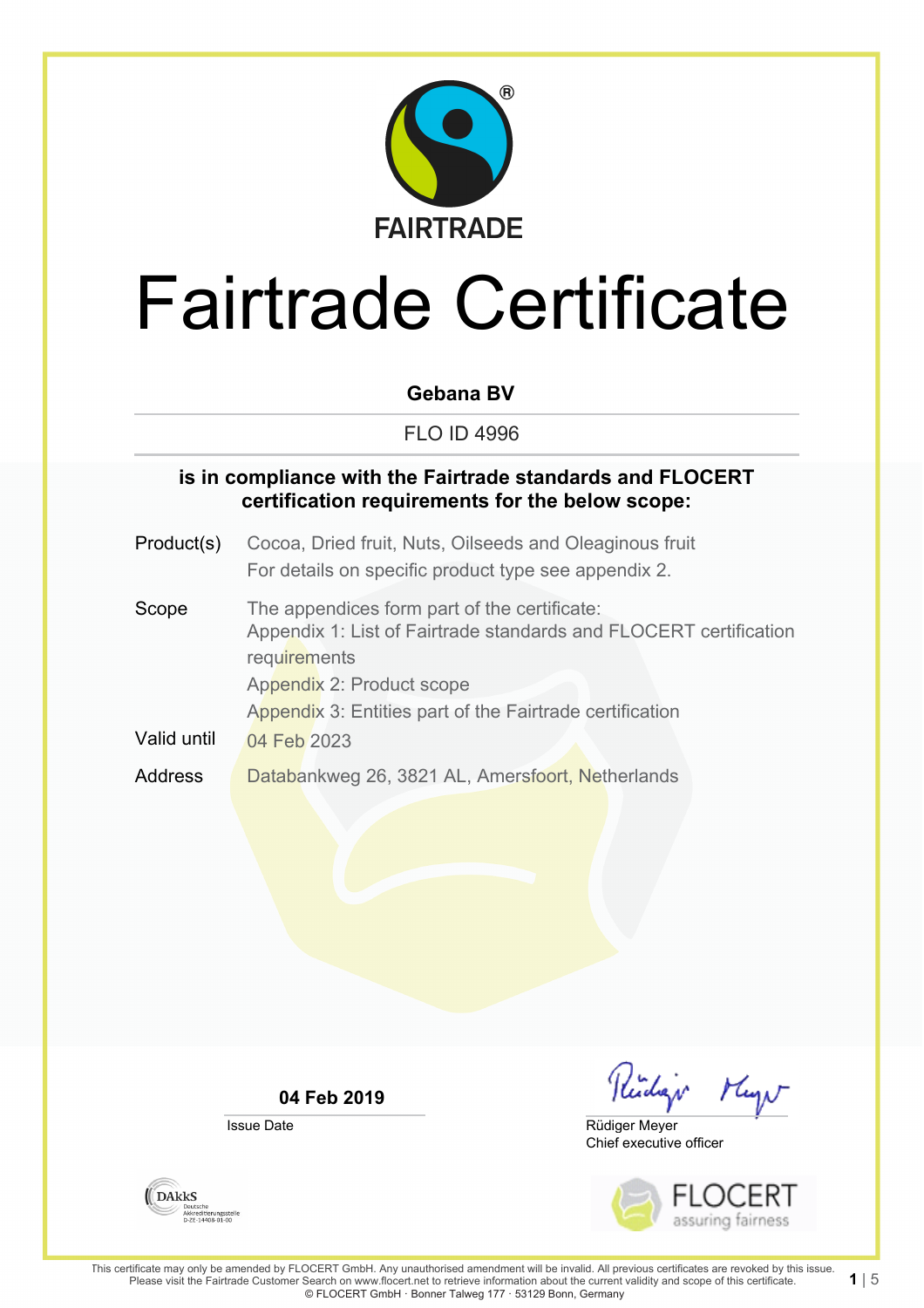

#### **Gebana BV**

FLO ID 4996

#### **Appendix 1:**

#### **List of Fairtrade standards and FLOCERT certification requirements**

### **The organization Gebana BV with FLO ID 4996 ... is in compliance with the following Fairtrade standards**

#### Trader SCORE

- Fairtrade Trade Standard
- Fairtrade Standard for Cocoa for Small Producer Organizations
- Fairtrade Standard for Nuts for Small Producer Organizations
- Fairtrade Standard for Oilseeds and Oleaginous Fruit for Small Producer Organizations (Also applicable to Hired Labour for Coconut)

• Fairtrade Standard for Prepared and Preserved Fruit for Hired Labour or Fairtrade Standard for Prepared and Preserved Fruit & Vegetables for Small Producer Organizations

#### **... is in compliance with the following FLOCERT certification requirements**

#### Trader SCORE

• FLOCERT Public Compliance Criteria List – Trade Certification



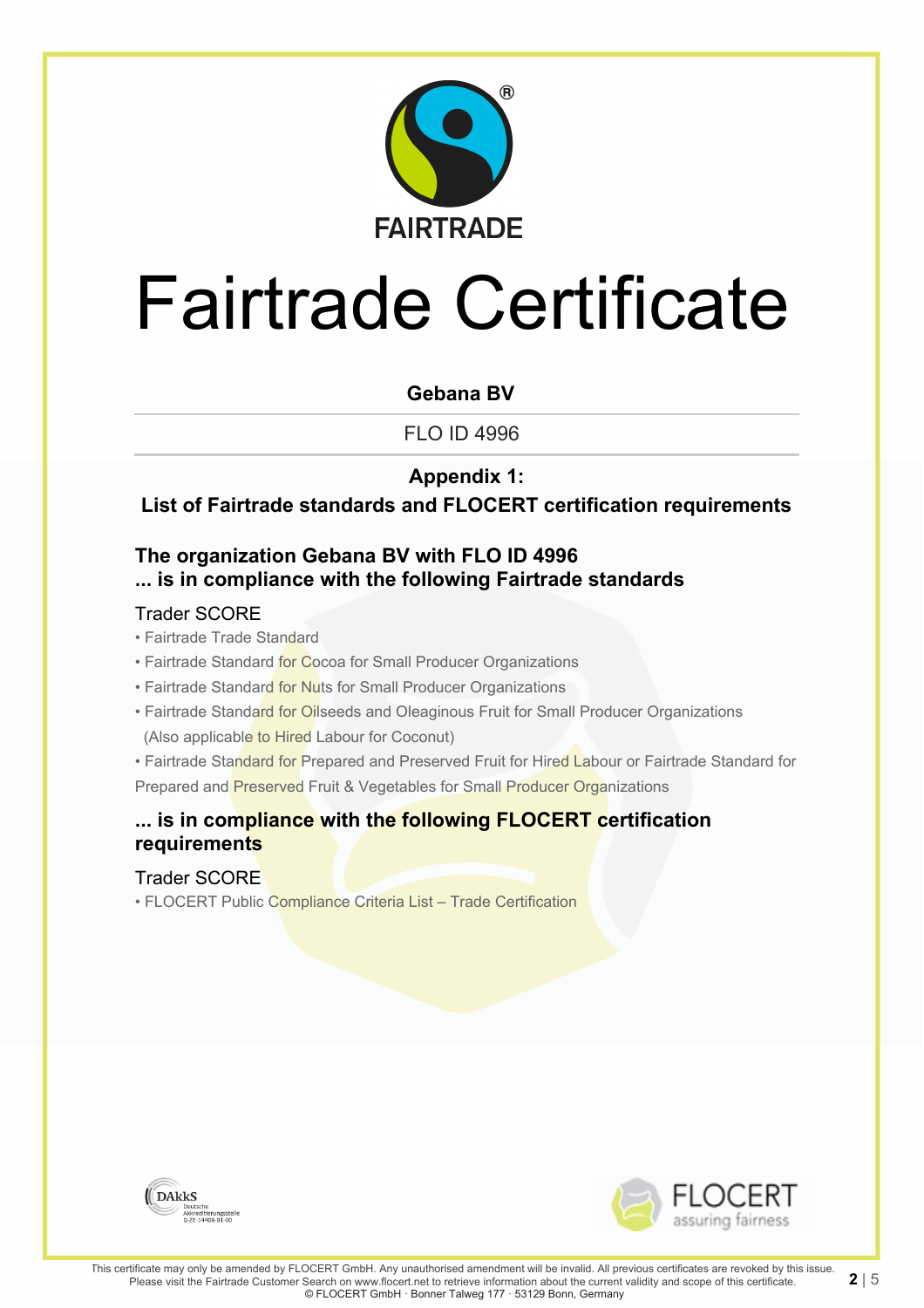

#### **Gebana BV**

FLO ID 4996

### **Product scope Appendix 2:**

#### **The organization Gebana BV with FLO ID 4996 is certified for the following products:**

#### Trader SCORE

| Date of certification | <b>Function</b>                                                                                                                    | Product category                 | Product type      |
|-----------------------|------------------------------------------------------------------------------------------------------------------------------------|----------------------------------|-------------------|
| 29 Oct 2015           | Importing from country of<br>origin<br>Non-Payer                                                                                   | <b>Nuts</b>                      | <b>Cashew Nut</b> |
|                       |                                                                                                                                    |                                  |                   |
| 29 Oct 2015           | Intermediate Distributor<br>Non-Payer                                                                                              | Oilseeds and<br>Oleaginous fruit | Soybeans          |
| 29 Oct 2015           | Importing from country of Dried fruit<br>origin<br>Non-Payer                                                                       |                                  | Mango             |
| 29 Oct 2015           | Intermediate Distributor,<br>Importing from country of<br>origin<br>Premium Payer, Price<br>Payer, Voluntary phys.<br>traceability | Cocoa                            | Cocoa             |



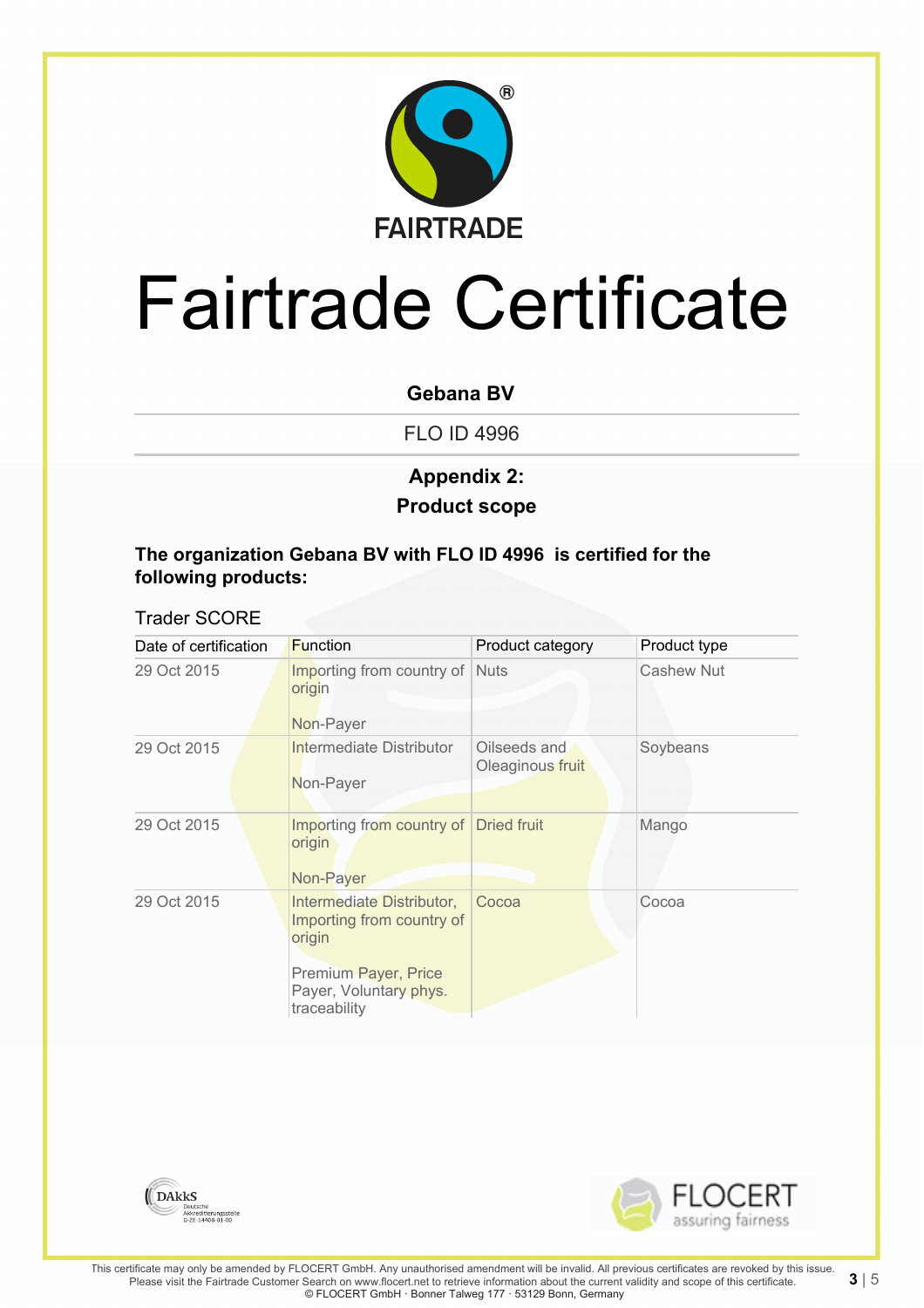

### **Gebana BV**

FLO ID 4996

| 29 Oct 2015 | Importing from country of Dried fruit<br>origin | Date |
|-------------|-------------------------------------------------|------|
|             | Non-Payer                                       |      |